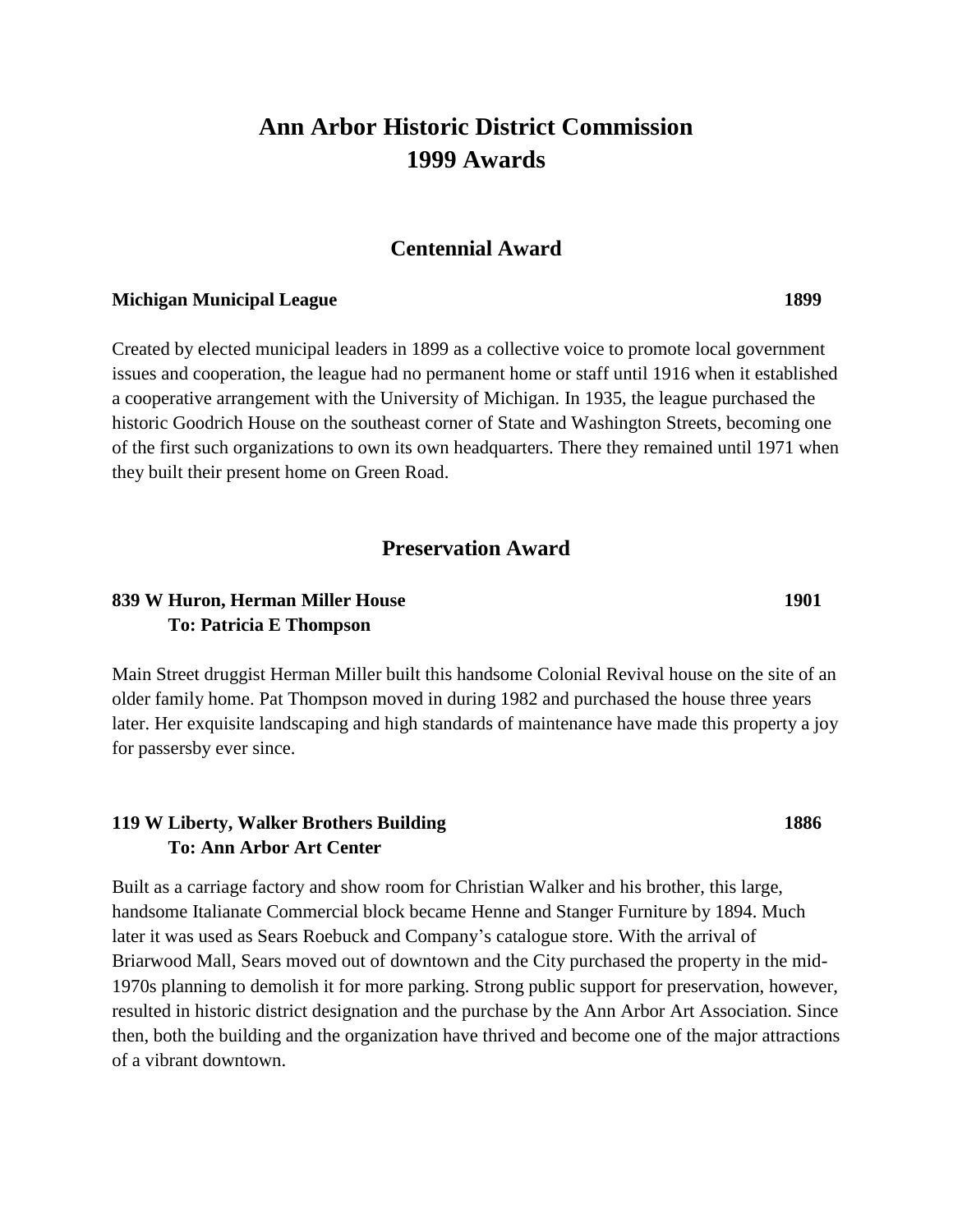#### **523 W Liberty, George Visel House 1899 To: Hugh McPherson**

A true Old West Side success story, this house on its prominent corner had long been converted to a duplex when two young couples restored it in the mid 1980s when it appeared on one of the neighborhood's annual fall homes tours. The present owners have converted it back to single family status and continued to maintain the exterior as a true asset to the district.

#### **606 & 608 Packard, Binder/Eggleston Houses 1916 To: GWI Co-Partnership**

Built in 1916 to replace an older home on the property, these two stucco and shingle houses were rental properties from the beginning. As is typical of this student rental neighborhood, the properties were badly run down by the time the present owners purchased them in 1989. As a realty firm, they have made the properties a real show place, surrounding them with attractive landscaping and an iron fence, removing unsightly fire escapes, and bringing out their modest but attractive charm. They now set the highest standard for all landlords.

#### **611 Stratford, Fielding & Eunice Yost House 1930 To: James Miner, MD**

Tucked away on a hill on a dead end street, this is one of the loveliest homes in town. Beautifully detailed in the Georgian Colonial style for legendary U-M football coach Fielding Yost, the present owners have continued to care for the home since 1975.

### **536 Third, Louis & Lydia Betz House 1889 To: Scott G Kunst**

Built in 1889, this classic Old West Side home features Queen Anne form and fancy detailing combined with one of the neighborhoods well loved early  $20<sup>th</sup>$  century stone porches. The present owner runs his extremely popular antique bulb business out of the house and is known far and wide for his Old House Garden expertise.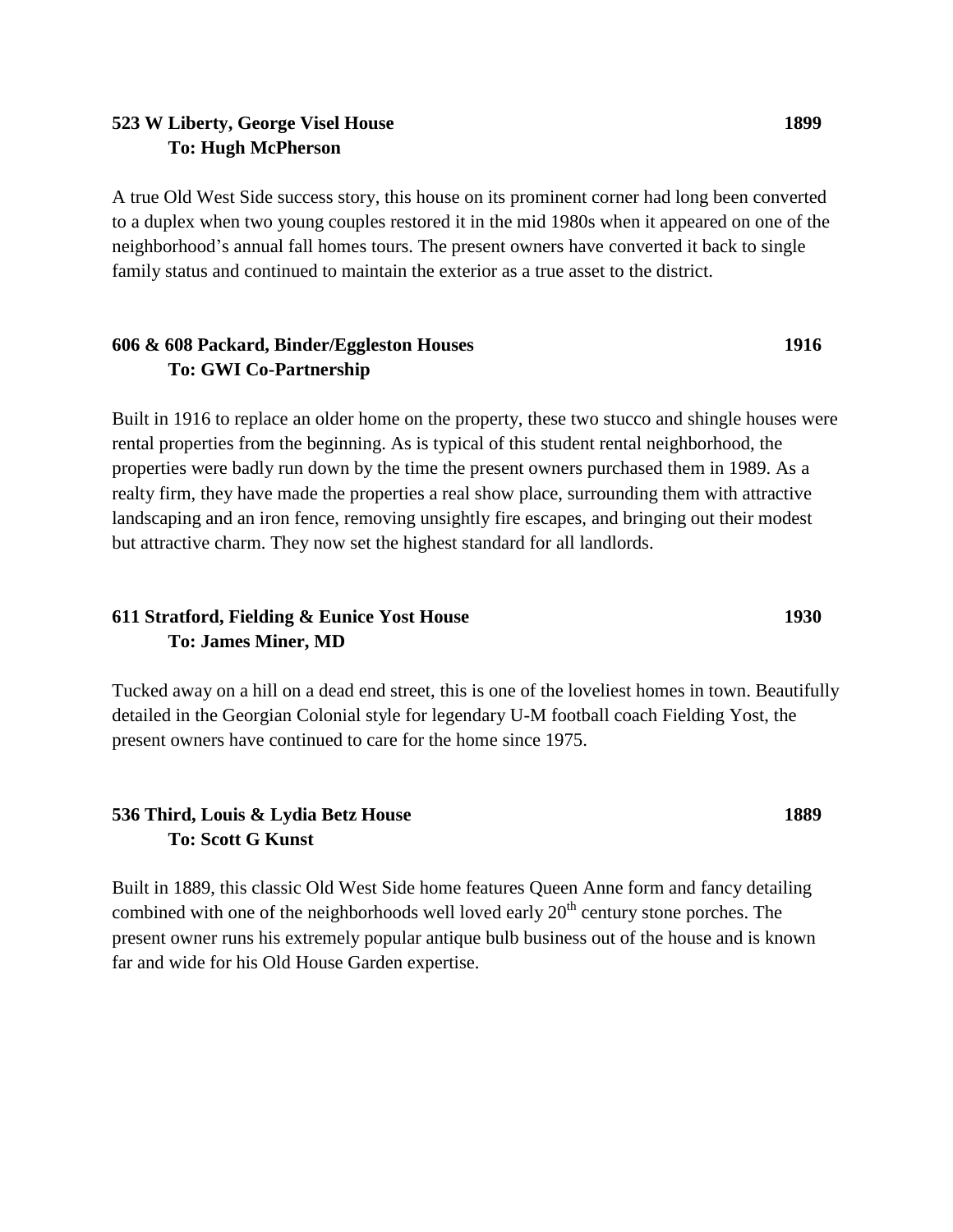## **Rehabilitation Award**

#### **223 E Ann, Ann Arbor Armory 1911 To:Edward Shaffran**

A source of increasing concert in recent years as it sat empty and deteriorating, Ann Arbor's 1911 Armory has finally found a new use as ultra modern, comfortable downtown living spaces. With new windows, a fully restored exterior, the original interiors have been adapted into attractive multi-story apartments, bringing more residents to our even more exciting downtown neighborhood.

#### **544 S First, Christian & Sarah Koch House 1894 To: Anne C Chamberlain**

This modest Queen Anne house, built for one of the large clan of Koch Brothers Construction firm and his family, had long been converted to a duplex. The side porch woodwork was replaced by the ever-popular wrought iron posts and railings. Resident owner, Anne Chamberlain just knew that was not right, so when repair time came around she chose to restore the porch to match the remaining original front one. She even managed to withstand the wiles of vinyl replacement window salesmen and retain the original wood sash. She is a true inspiration to all homeowners in the historic district.

#### **1022 S Forest, Conrad & Katherine Georg, Jr. House 1917 To: Duane E Black**

Built as a family home for physician, surgeon and "demonstrator of surgery" at the U-M, for Conrad Georg Jr. and his wife Katherine, this large stucco building soon housed multiple tenants, first as Spaulding House in the early 1902s and then as a fraternity followed by a sorority. By the 1950s it was converted to apartments. Award-winning landlord, Duane Black, has lovingly refurbished it inside and out including replacing the original windows in the central bay.

### **621 Second, Julius & Irene Weinberg House 1929 (moved) To: Brenda Bentley & Lahki Goenka**

As the proud owners of one of the Old West Side's showiest Queen Anne houses, the Bentley-Goenkas had to be creative in solving their front entry dilemma. They chose to move the original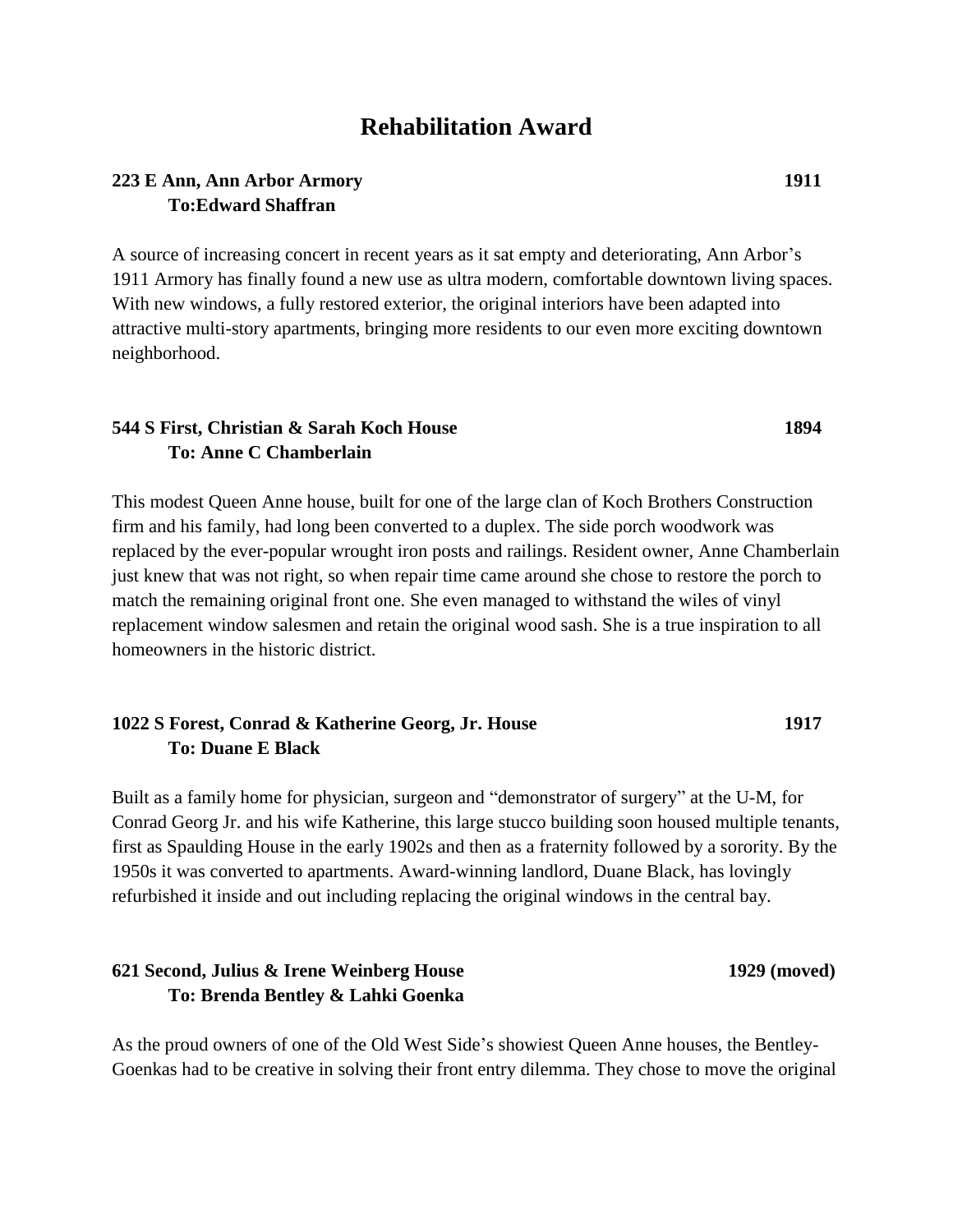front door forward from the back of the wrap around front porch and create a new, windowwalled vestibule, improving the function of the house without altering its historic character.

#### **323 S Seventh, Julius Neinz House 1849 To: Spencer & Jen Cooreman**

Not content with removing the inappropriate asbestos shingles and repainting the original siding of this modest house, young landlords and eager renovators, Spencer and Jen Cooreman went on to rebuild the non-original wrap around front porch using replicas of unusual turned posts from a house on North Main.

#### **524 Third, Charles & Wilhelmina Miller House 1870 To: Thomas & K Fitzsimmons**

Builder/developer Tom Fitzsimmons removed inappropriate siding from this interesting house to discover a wildly exuberant Queen Anne gable on top of an 1870s Greek Revival. The whole, now painted in appropriate colors, is finished off with a  $20<sup>th</sup>$  century stone-faced concrete block front porch making this house a true reflection of the neighborhood's architectural history.

## **Special Merit Award**

#### **213 W Liberty, Schlenker Harware Building Façade 1906 To: Janet Muhleman, Liberty Land LLC**

Though the late Marty Schlenker was extremely pleased with the years of no maintenance needed for the porcelain enamel front he installed on his father's 1906 brick hardware store, the time had definitely come for a change. The new owners have carried out an extremely careful and handsome restoration of the façade, which once again enhances this block of West Liberty.

#### **321 S Main, Marchese Brothers Building Canopy 1925 To: James & John Curtis**

Discovering to their dismay that the original copper canopy on the Marchese Brothers Building was about to collapse, Jim & John Curtis elected to replace it with a brand new replica which not only provides welcome shelter from the weather but even more welcome pleasure for the eye.